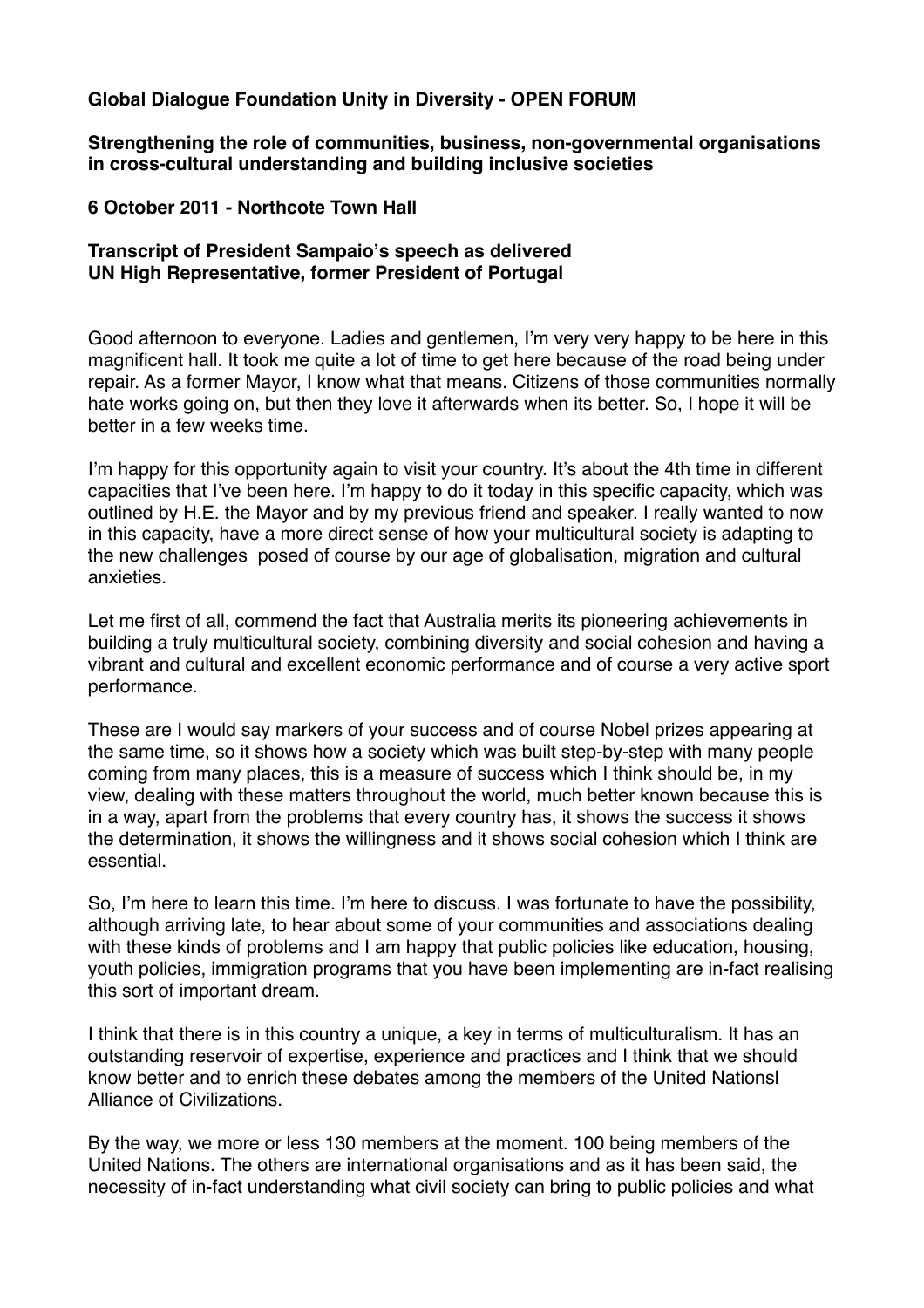public policies can bring to advance civil society diagnosis and the feeling that it detects at the various levels, namely at the local level.

As a former mayor, which was probably one of the most exciting things of my political life. I'm a lawyer by profession. Many years as a lawyer. I was a member of Parliament and then I decided to be a candidate for the Lisbon post of Mayor. It was a very tough election. Five years there gave me an extraordinary experience on how to in fact discuss a big investment in the morning and deal with multicultural issues in the evening. In the middle of all of that, trying to deal with slums or trying to deal with something like sky-scrapers or the equivalent to that in a smaller sense.

So, I think that, if I may say so in all sincerity, I think you may be, in the sense that you have all the right to be proud of living in a highly cohesive and inclusive society made up of cultural and ethnic diverse population where all as individuals, communities and cultures are equally treated having the same rights and responsibilities and enjoying this basic thing which is trying to enjoy equal opportunities - that is a very big challenge in life that is something one fights for and to have it around the corner, provided you have the merit to get there - is something which I think is fundamental.

I think that the combination of equal cultural circumstances which excludes hierarchy of cultures and promotes dialogue as a tool for transformation and equal opportunities are essential to this success.

Now ladies and gentlemen, what is the main question in my view at this precise moment having travelled in many places from north south east west, middle east, asia, africa, northern europe, etc., Now here, before in different capacities in asia pacific continents, how can one keep these patterns in line with the changes that are shaping the 21st century?

The question is how in fact to adapt multiculturalism to these new challenges with which we are faced with. Well, of course in terms of the transformation of the economic system which make all manufacturing economies shift into knowledge driven economies, the case of Europe, of course the case of Canada, America and indeed Australia.

In terms of a cultural make up of societies which is changing and becoming ever more diverse, challenging the sense of belonging which we are used to and this is a very important chief point in characteristic, but there are challenges to that and also, what kind of mission in terms of community and the collective mission is one confronted with in the 21st century.

In terms of course of public perceptions and narratives of local diversity that are being reshaped and by namely the global communication we know all about, or at least you know more than I do.

So the current debate on multiculturalism, you are aware of this debate. This debate is with very high temperature in some countries in Europe, is occurring in many societies.

## What does it reflect?

It reflects that these changes and expresses the need to address these new challenges and to answer something which I think is important. Not to ignore the growing anxiety in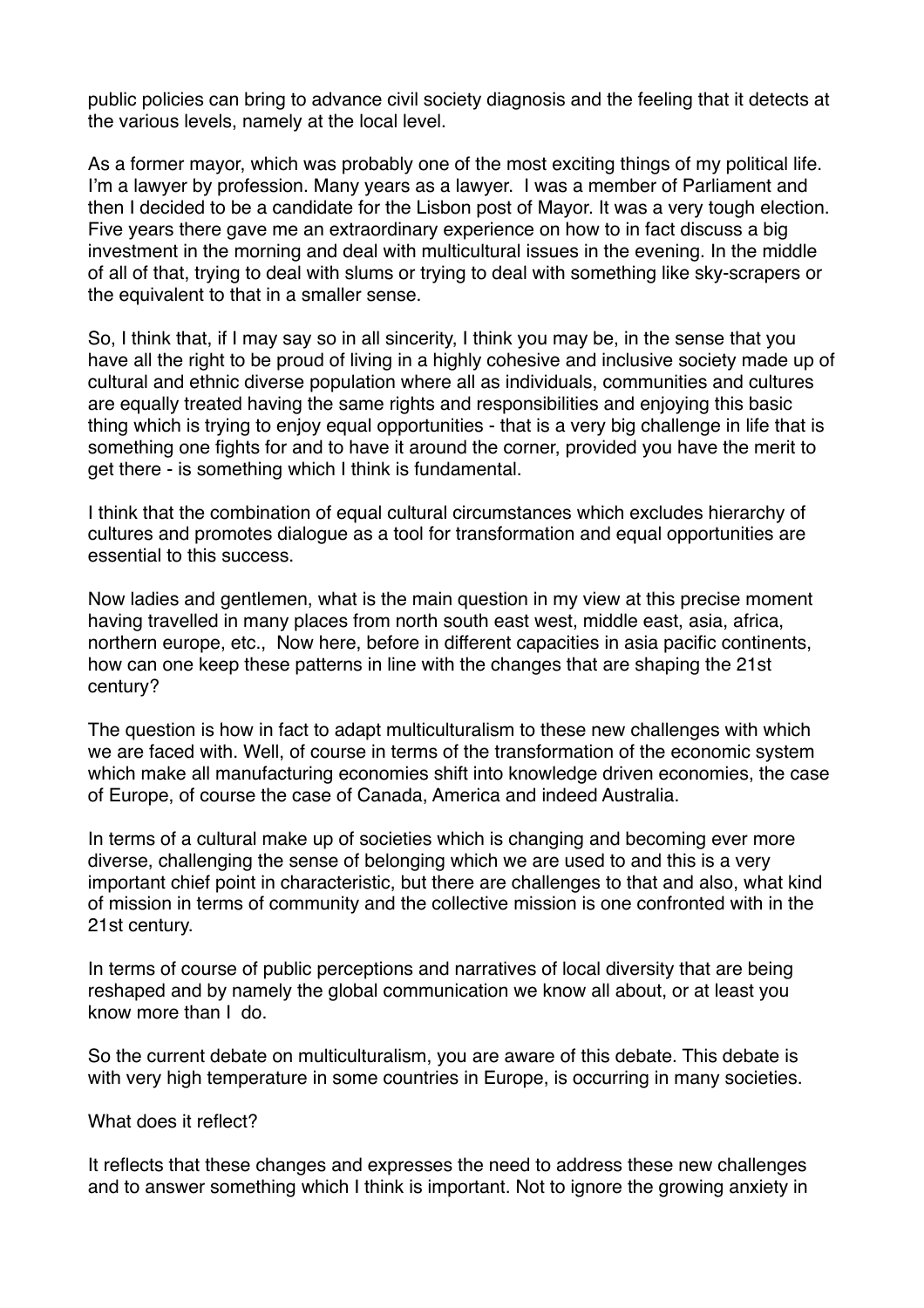some societies that multiculturalism raises and reframe and reinforce this agenda of multiculturalism in terms of policies and its institutions.

Multiculturalism policies include indeed a certain migration policy - migration or integration programs. I don't think thats all because multiculturalism is a two-way street and this I think is very very important.

It also means strong and very inclusive formal and informal education on valuing cultural diversity and reinforcing inclusive attitudes and actions. It involves a strong system that enshrines equality namely through a social inclusion agenda that takes into consideration cultural and racial issues and a culture of tolerance and dialogue that promotes social and community engagement and prevents intolerance, prejudice and discrimination.

Ladies and gentlemen, dear friends, the challenges of this century we are just beginning are certainly not all the same in different countries. There are many many differences. But there are common threads I would like to underline and the new technologies of communication are making us live under the same roof. We can be anywhere at the same time to a certain extent.

This also means a sense of cultural and affiliation that people have in this increasingly global world is much more interconnected and highly complex than before. This means that multiculturalism goes more into intercultural. But I don't want to quibble about words.

What I want to stress here, is that although solutions to problems are always local and this I think is important to understand. I'm not speaking to this audience, I'm in a way echoing my past experiences around the world and I insist, and solutions to problems are always local and differ from country to country.

I believe, I strongly believe that there is a common reflection to be made on multiculturalism as a core feature of all societies. We live under the same roof. There is always this search for human dignity, for common values and we need to defend the core principals of multiculturalism and reinvigorate public awareness and commitment to some of its core duties - education of course, welfare and cultural services.

Just as education is not bad merely because some people cannot read, multiculturalism did not fail just because there are problems to solve. There are always problems to solve. We're always inside social, economic, environment processes and especially in this kind of situation, this is a long ongoing process, ladder by ladder. Ladder up the ladder. So in any case, much can be done to reflect on challenges ahead and challenges to be addressed and made.

This is why I'm here, to stimulate really, I don't think its necessary, but anyway to stimulate the participation of Australia and its vibrant civil society in the Alliance of Civilizations. Australia has been a relevant member of the Alliance and I had the necessity to come here, a very rewarding necessity, to say your experience has to be more translated, has to be more communicated, has to, not to be copied because nothing is copied in this field, but at least to be understood, better known because its not know as I think it should be and it has all the merits to be known and also faced the problems as you have been facing throughout the last decades.

Not only because of course the needs to adapt and the needs to respond, but also because participation and engagement in community service are two of the indicators of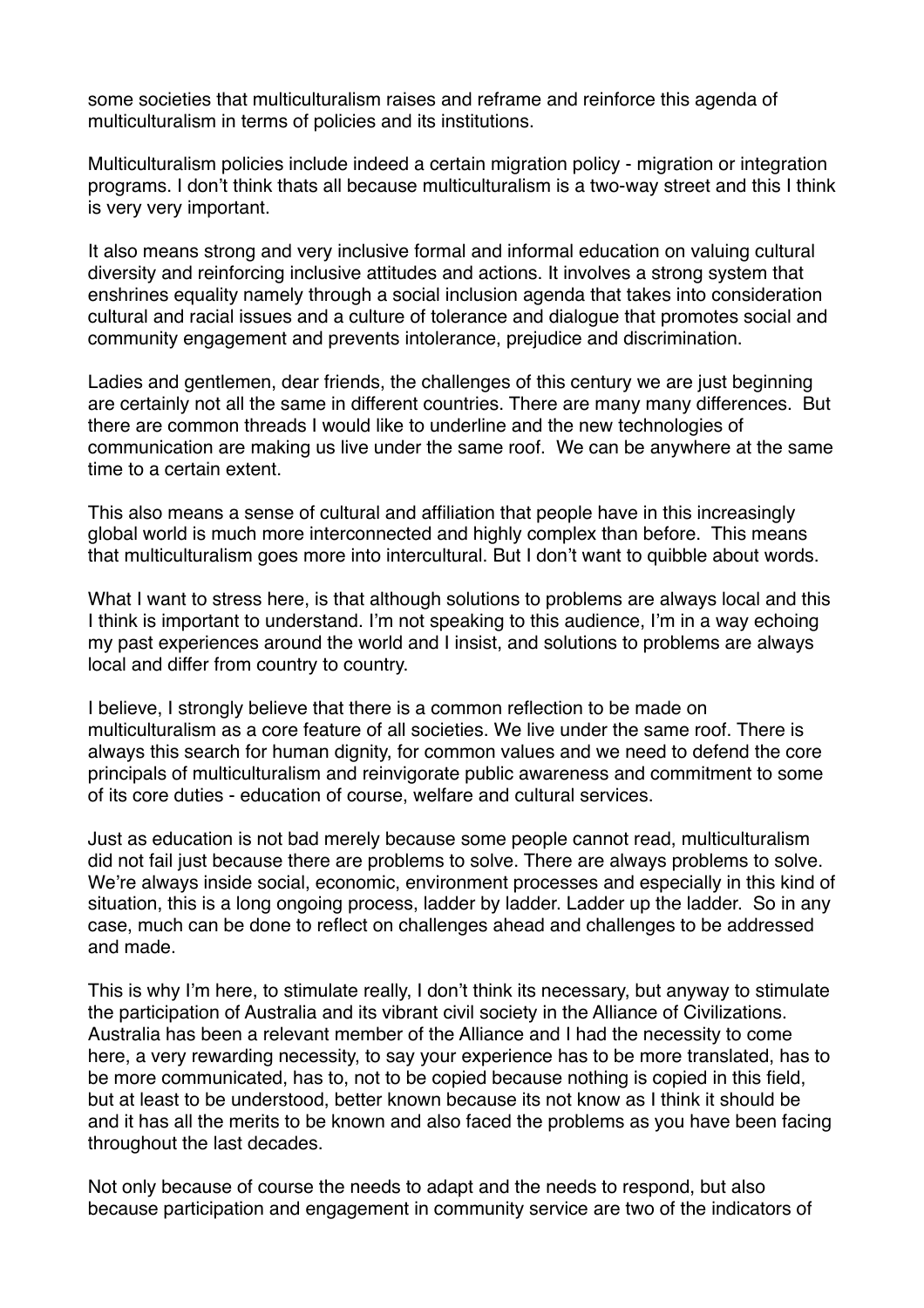the success of multiculturalism, but also if we want to reinvigorate, much must be done in terms of participation, forms of citizenship take-up and social innovation.

The UN Alliance of Civilizations has been promoting national and regional action in this regards at all levels. It has been a strong advocate of what we call national plans and regional strategies for intercultural dialogue and cooperation and by this I mean the interconnection between the knowledge of those who have worked a lot in this direction so that we have the hope that what they have done, the experience and evaluation of what they have done is useful for those who are not doing the same or at least not doing it sufficiently enough to meet the challenges they are meeting at this moment.

So, national plans we call it this way, regional strategies we approved one for SE Europe, the famous Balkan region and the other, last year for the Mediterranean, the whole of the Mediterranean.

But let me... I'm not flattering at all. I'm not that kind of person. But let me praise the Australian government's new multicultural policy, the people of Australia and its key initiatives which provide a good example of what we call national plans in their natural intrinsic variety should in fact look like.

It goes without saying, that non-governmental organisations have a key role to play in shaping and implementing this strategy and achieving its goals. Strengthening its role, creating new opportunities to engage civic participation by individuals from all communities, involving youth from all backgrounds in dialogue and cooperation across divides is vital, absolutely vital to promote change.

More regional cooperation at civil society level can also be a driving force for change and I'm a try believer. If you have any knowledge and I think you have of my personal career as a normal lawyer and a general practitioner, not a doctor but a lawyer, and then going to Parliament and then going to municipal office of the capital of my country and then from there to the Presidency. This is a variety of experiences that in fact always takes me back to the community of the municipal people, and what they are doing, what they were doing, what they expect us to do, what is the gap between the citizen in general and the politician in particular.

This gap has to be filled and especially when you have multiculturalism and when you have so many languages being spoken and so many people coming from so many places, and citizenship being something that you can obviously get through the means that are at your disposal, this is an extraordinary richness that I think is worthwhile experiencing, exchanging views on it and of course looking forward and seeing what has to be done better if that is the case, in any case.

So, we are now going to hold our 4th general forum of the Alliance of Civilizations. It started in 2005 after the Madrid bombing and of course after 9/11. The idea was sponsored initially by the Spanish Prime Minister and Turkish Prime Minister and the previous Secretary General of the United Nations picked this idea up and launched representatives of 20 expert people to draft a report on, "What is the need to fill the gap of this kind of fight which is obviously damaging the normal relationship between people."

Here came the high level report, suggesting the creation of the Alliance of Civilizations and the High Representative, which is myself. We have been working in education in migration, in media and youth, trying to implement with States, with international organisations, with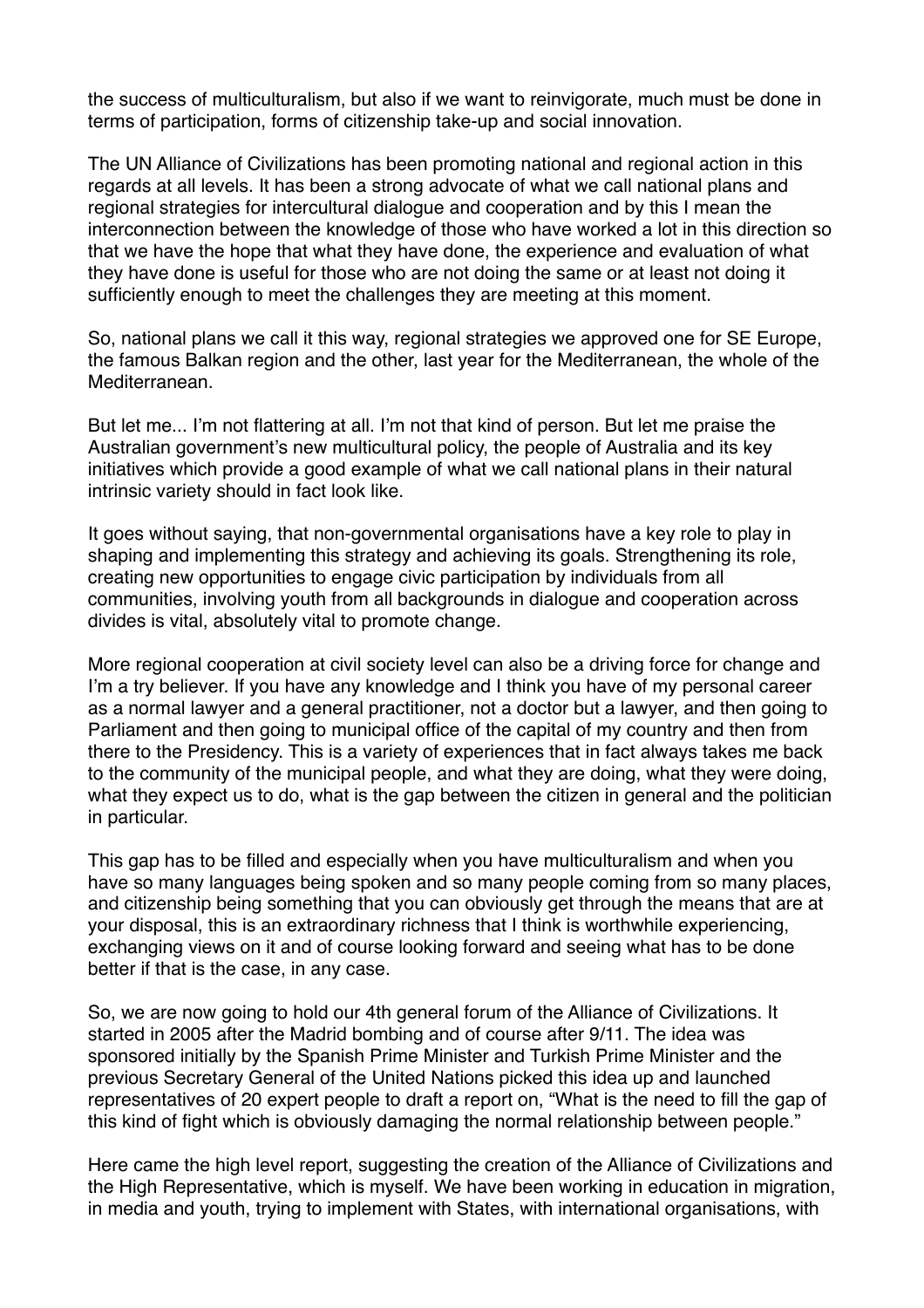civil society, this interrelation to find programs and projects and ideas to really encourage citizenship to work together for a better world. This is what in fact we have been doing.

So, we are now having after Madrid, Istanbul, Brazil, to diversify our global scope, we are having this global forum at Doha, Qatar at the end of this year, under the auspices of Her Highness Sheikha Mozza.

Indeed, civil society representatives have already been associated to the organisation of all our annual forums since 2007 until 2010 and the Alliance has been supporting a huge number of civil society initiatives such as for instance the Unity in Diversity Forum organised last year by the Global Dialogue Foundation in this city, which I commend for their initiative and with the hope obviously with a certain certainty that it will continue.

But ladies and gentlemen, the participation and involvement of civil society organisations in the Alliance has increased, has to continue to increase, has to develop and nurture to a point that it is now time for what I would call, a new deal.

There is such a huge potential energy for common action at various levels among civil society actors, but also between the latter and government and local powers. Governments need to understand that many things are being done at the local powers situation and position. Action that connects local, national, regional and global players, that is now a great time to develop a platform where synergies can be combined and mutually reinforced.

Let me tell you of course, something which is..., no transformation is possible without joint action, coordinated action between governments - the public sector and civil society, including the private sector and citizens as individuals in their communities, but also through the United Nations.

No doubt the Alliance's goals - addressing cultural diversity challenges has a part of sustainable development and a human dimension of peace which is how I put it at this stage of our developments in 2006 and 2007 as a fundamental pillar of sustainable development and this is the cultural diversity issue that has to be on the agenda of political activities and decision making processes. This can only be achieved by civil society organisations, by men and women who are at the cutting-edge of delivering the goals on the ground.

So my conclusion is that the Alliance's mission is to strengthen civil society organisations across the world as they promote human rights and democracy, as they advance sustainable development and foster intercultural dialogue and understanding.

My second conclusion if you'll allow me, is that the Alliance has to strengthen its role as a convener, as a catalyst and as a bridge builder. It has to do much much much more to connect peoples and to stimulate dialogue and cooperation across cultures, nations, communities and peoples.

I am always everyday amazed throughout countries where I happen to be that there are many things going on which others don't know that exist. If simply this coordination and transmission of what is being done, evaluation of what is being done, the setbacks that sometimes occur, all of this is of extreme importance to you know, push up the ladder of peace and understanding which I think is something that we cannot get away from, fortunately.